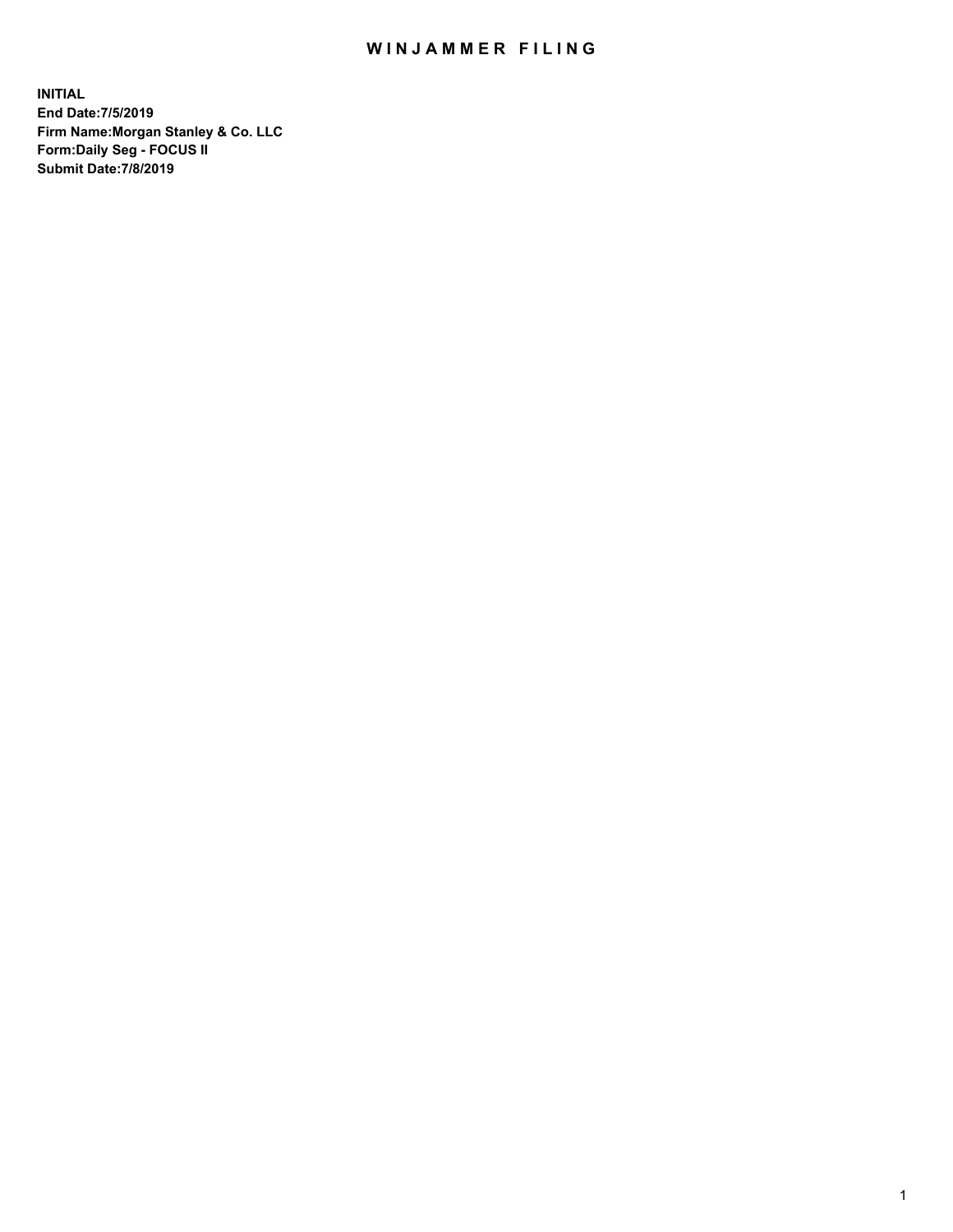**INITIAL End Date:7/5/2019 Firm Name:Morgan Stanley & Co. LLC Form:Daily Seg - FOCUS II Submit Date:7/8/2019 Daily Segregation - Cover Page**

| Name of Company                                                                                                                                                                                                                                                                                                                | Morgan Stanley & Co. LLC                                             |
|--------------------------------------------------------------------------------------------------------------------------------------------------------------------------------------------------------------------------------------------------------------------------------------------------------------------------------|----------------------------------------------------------------------|
| <b>Contact Name</b>                                                                                                                                                                                                                                                                                                            | <b>Ikram Shah</b>                                                    |
| <b>Contact Phone Number</b>                                                                                                                                                                                                                                                                                                    | 212-276-0963                                                         |
| <b>Contact Email Address</b>                                                                                                                                                                                                                                                                                                   | lkram.shah@morganstanley.com                                         |
| FCM's Customer Segregated Funds Residual Interest Target (choose one):<br>a. Minimum dollar amount: ; or<br>b. Minimum percentage of customer segregated funds required:%; or<br>c. Dollar amount range between: and; or<br>d. Percentage range of customer segregated funds required between:% and%.                          | 235,000,000<br><u>0</u><br>0 Q<br>0 Q                                |
| FCM's Customer Secured Amount Funds Residual Interest Target (choose one):<br>a. Minimum dollar amount: ; or<br>b. Minimum percentage of customer secured funds required:%; or<br>c. Dollar amount range between: and; or<br>d. Percentage range of customer secured funds required between:% and%.                            | 140,000,000<br><u>0</u><br><u>00</u><br>0 <sup>0</sup>               |
| FCM's Cleared Swaps Customer Collateral Residual Interest Target (choose one):<br>a. Minimum dollar amount: ; or<br>b. Minimum percentage of cleared swaps customer collateral required:% ; or<br>c. Dollar amount range between: and; or<br>d. Percentage range of cleared swaps customer collateral required between:% and%. | 92,000,000<br>$\overline{\mathbf{0}}$<br><u>00</u><br>0 <sub>0</sub> |

Attach supporting documents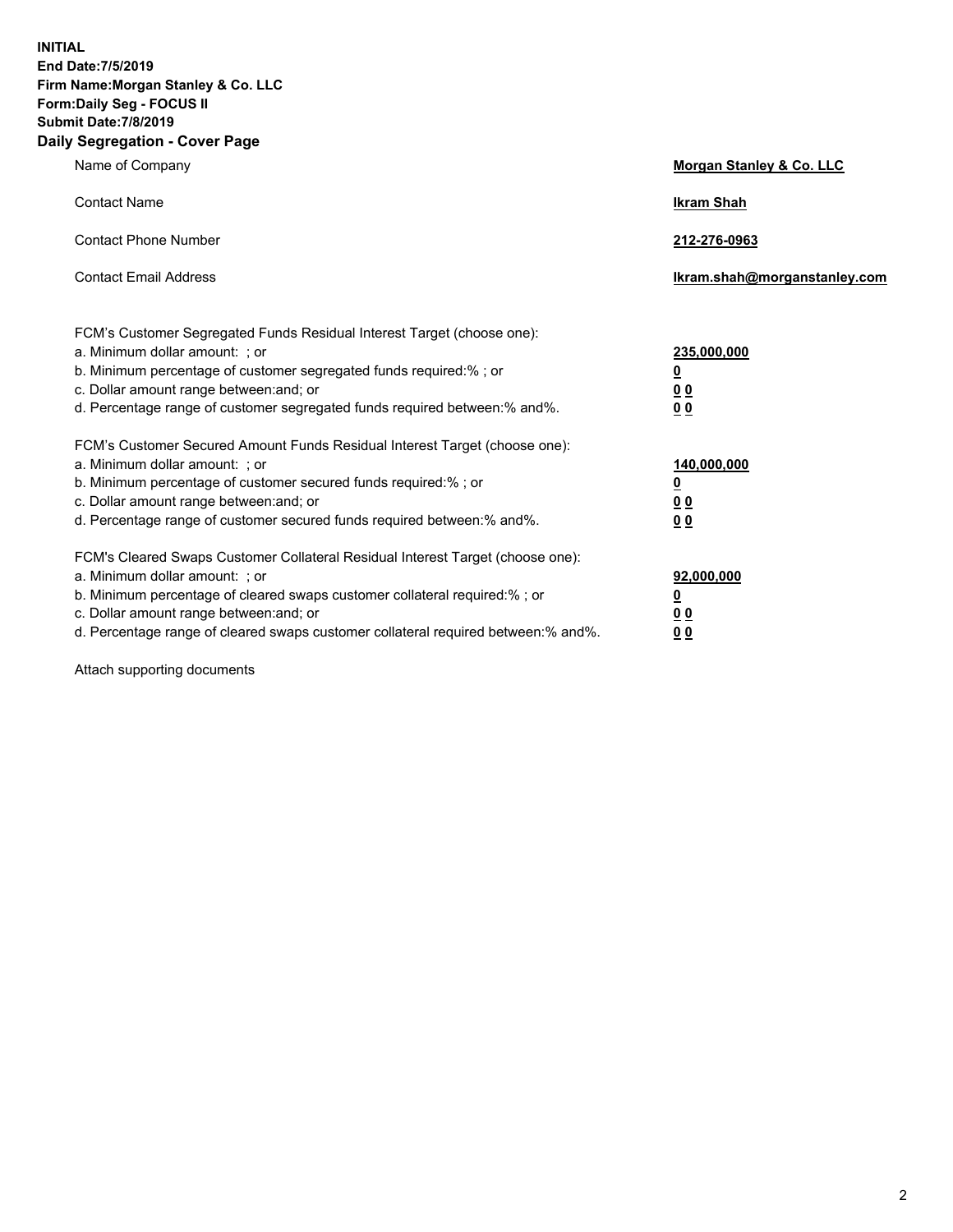| <b>INITIAL</b> | End Date: 7/5/2019<br>Firm Name: Morgan Stanley & Co. LLC<br>Form: Daily Seg - FOCUS II<br><b>Submit Date: 7/8/2019</b><br><b>Daily Segregation - Secured Amounts</b>                                          |                                                                         |
|----------------|----------------------------------------------------------------------------------------------------------------------------------------------------------------------------------------------------------------|-------------------------------------------------------------------------|
|                | Foreign Futures and Foreign Options Secured Amounts<br>Amount required to be set aside pursuant to law, rule or regulation of a foreign                                                                        | $0$ [7305]                                                              |
| 1.             | government or a rule of a self-regulatory organization authorized thereunder<br>Net ledger balance - Foreign Futures and Foreign Option Trading - All Customers<br>A. Cash<br>B. Securities (at market)        | 2,644,383,000 [7315]<br>2,611,714,910 [7317]                            |
| 2.<br>3.       | Net unrealized profit (loss) in open futures contracts traded on a foreign board of trade<br>Exchange traded options                                                                                           | 250,877,641 [7325]                                                      |
| 4.             | a. Market value of open option contracts purchased on a foreign board of trade<br>b. Market value of open contracts granted (sold) on a foreign board of trade<br>Net equity (deficit) (add lines 1.2. and 3.) | <b>13,341,466</b> [7335]<br>$-9,122,047$ [7337]<br>5,511,194,970 [7345] |
| 5.             | Account liquidating to a deficit and account with a debit balances - gross amount<br>Less: amount offset by customer owned securities                                                                          | 128,876,568 [7351]<br>-127,296,446 [7352] 1,580,122<br>[7354]           |
| 6.             | Amount required to be set aside as the secured amount - Net Liquidating Equity<br>Method (add lines 4 and 5)                                                                                                   | 5,512,775,092 [7355]                                                    |
| 7.             | Greater of amount required to be set aside pursuant to foreign jurisdiction (above) or line<br>6.                                                                                                              | 5,512,775,092 [7360]                                                    |
| 1.             | FUNDS DEPOSITED IN SEPARATE REGULATION 30.7 ACCOUNTS<br>Cash in banks                                                                                                                                          |                                                                         |
|                | A. Banks located in the United States<br>B. Other banks qualified under Regulation 30.7                                                                                                                        | 189,550,502 [7500]<br>347,100,866 [7520] 536,651,368<br>[7530]          |
| 2.             | Securities                                                                                                                                                                                                     |                                                                         |
|                | A. In safekeeping with banks located in the United States                                                                                                                                                      | 835,675,695 [7540]                                                      |
| 3.             | B. In safekeeping with other banks qualified under Regulation 30.7<br>Equities with registered futures commission merchants                                                                                    | 0 [7560] 835,675,695 [7570]                                             |
|                | A. Cash                                                                                                                                                                                                        | 5,662,111 [7580]                                                        |
|                | <b>B.</b> Securities                                                                                                                                                                                           | $0$ [7590]                                                              |
|                | C. Unrealized gain (loss) on open futures contracts<br>D. Value of long option contracts                                                                                                                       | 703,158 [7600]<br>0[7610]                                               |
|                | E. Value of short option contracts                                                                                                                                                                             | 0 [7615] 6,365,269 [7620]                                               |
| 4.             | Amounts held by clearing organizations of foreign boards of trade<br>A. Cash                                                                                                                                   | $0$ [7640]                                                              |
|                | <b>B.</b> Securities                                                                                                                                                                                           | $0$ [7650]                                                              |
|                | C. Amount due to (from) clearing organization - daily variation                                                                                                                                                | $0$ [7660]                                                              |
|                | D. Value of long option contracts                                                                                                                                                                              | $0$ [7670]                                                              |
|                | E. Value of short option contracts                                                                                                                                                                             | 0 [7675] 0 [7680]                                                       |
| 5.             | Amounts held by members of foreign boards of trade                                                                                                                                                             |                                                                         |
|                | A. Cash                                                                                                                                                                                                        | 2,292,827,575 [7700]                                                    |
|                | <b>B.</b> Securities                                                                                                                                                                                           | 1,776,039,215 [7710]                                                    |
|                | C. Unrealized gain (loss) on open futures contracts                                                                                                                                                            | 250,174,482 [7720]                                                      |
|                | D. Value of long option contracts                                                                                                                                                                              | 13,341,466 [7730]                                                       |
|                | E. Value of short option contracts                                                                                                                                                                             | <u>-9,122,047</u> [7735] 4,323,260,691<br>$[7740]$                      |
| 6.             | Amounts with other depositories designated by a foreign board of trade                                                                                                                                         | $0$ [7760]                                                              |
| 7.             | Segregated funds on hand                                                                                                                                                                                       | $0$ [7765]                                                              |
| 8.             | Total funds in separate section 30.7 accounts                                                                                                                                                                  | 5,701,953,023 [7770]                                                    |
| 9.             | Excess (deficiency) Set Aside for Secured Amount (subtract line 7 Secured Statement<br>Page 1 from Line 8)                                                                                                     | 189,177,931 [7380]                                                      |
|                |                                                                                                                                                                                                                |                                                                         |

- 10. Management Target Amount for Excess funds in separate section 30.7 accounts **140,000,000** [7780]
- 11. Excess (deficiency) funds in separate 30.7 accounts over (under) Management Target 49,177,931 [7785]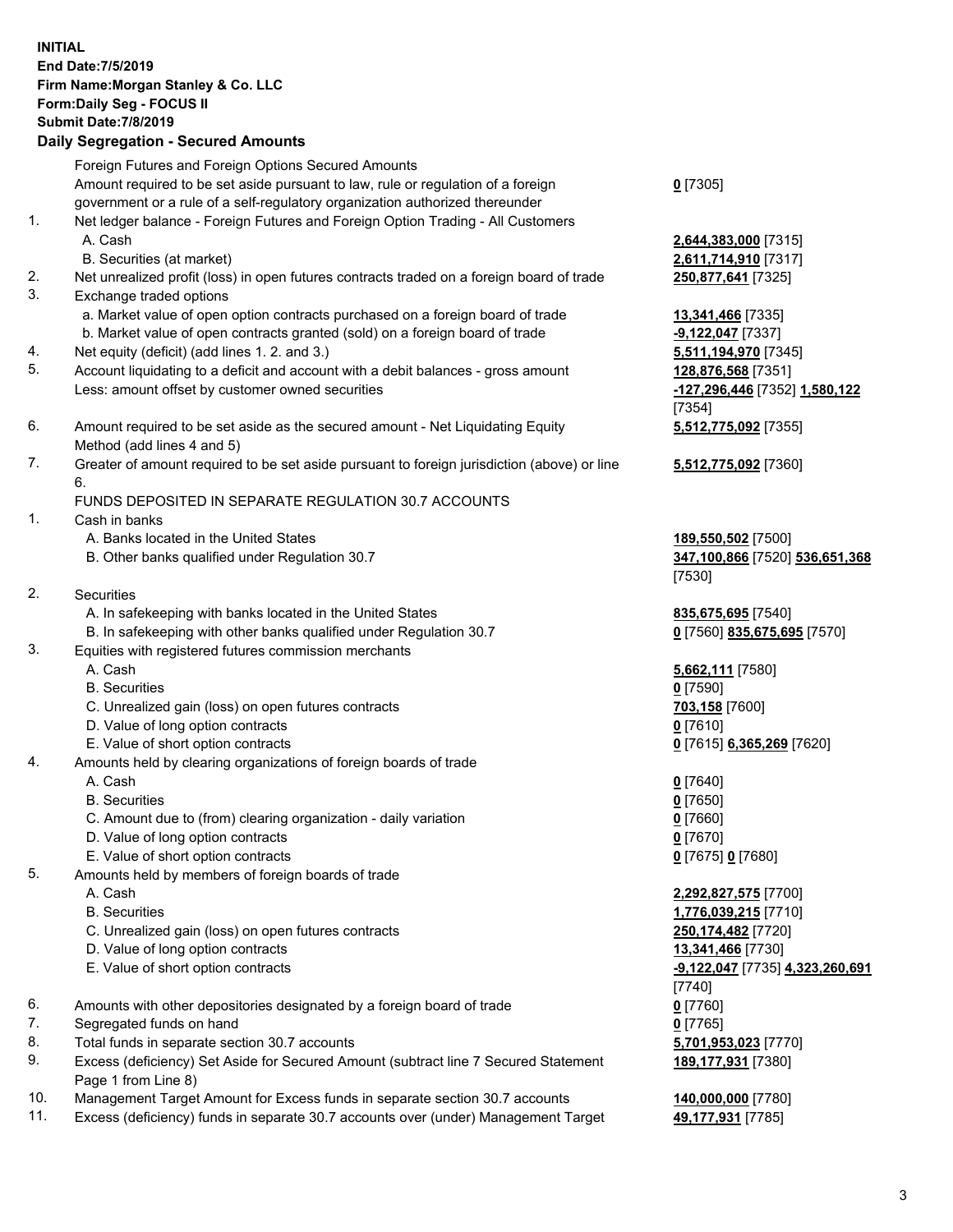**INITIAL End Date:7/5/2019 Firm Name:Morgan Stanley & Co. LLC Form:Daily Seg - FOCUS II Submit Date:7/8/2019 Daily Segregation - Segregation Statement** SEGREGATION REQUIREMENTS(Section 4d(2) of the CEAct) 1. Net ledger balance A. Cash **5,530,238,178** [7010] B. Securities (at market) **5,919,474,282** [7020] 2. Net unrealized profit (loss) in open futures contracts traded on a contract market **3,679,351,930** [7030] 3. Exchange traded options A. Add market value of open option contracts purchased on a contract market **488,873,677** [7032] B. Deduct market value of open option contracts granted (sold) on a contract market **-307,777,238** [7033] 4. Net equity (deficit) (add lines 1, 2 and 3) **15,310,160,829** [7040] 5. Accounts liquidating to a deficit and accounts with debit balances - gross amount **864,207,285** [7045] Less: amount offset by customer securities **-855,923,561** [7047] **8,283,724** [7050] 6. Amount required to be segregated (add lines 4 and 5) **15,318,444,553** [7060] FUNDS IN SEGREGATED ACCOUNTS 7. Deposited in segregated funds bank accounts A. Cash **3,127,759,923** [7070] B. Securities representing investments of customers' funds (at market) **0** [7080] C. Securities held for particular customers or option customers in lieu of cash (at market) **559,103,064** [7090] 8. Margins on deposit with derivatives clearing organizations of contract markets A. Cash **6,235,125,823** [7100] B. Securities representing investments of customers' funds (at market) **0** [7110] C. Securities held for particular customers or option customers in lieu of cash (at market) **5,360,371,218** [7120] 9. Net settlement from (to) derivatives clearing organizations of contract markets **132,324,443** [7130] 10. Exchange traded options A. Value of open long option contracts **488,873,677** [7132] B. Value of open short option contracts **-307,777,238** [7133] 11. Net equities with other FCMs A. Net liquidating equity **6,163,192** [7140] B. Securities representing investments of customers' funds (at market) **0** [7160] C. Securities held for particular customers or option customers in lieu of cash (at market) **0** [7170] 12. Segregated funds on hand **0** [7150] 13. Total amount in segregation (add lines 7 through 12) **15,601,944,102** [7180] 14. Excess (deficiency) funds in segregation (subtract line 6 from line 13) **283,499,549** [7190]

- 15. Management Target Amount for Excess funds in segregation **235,000,000** [7194]
- 16. Excess (deficiency) funds in segregation over (under) Management Target Amount Excess

**48,499,549** [7198]